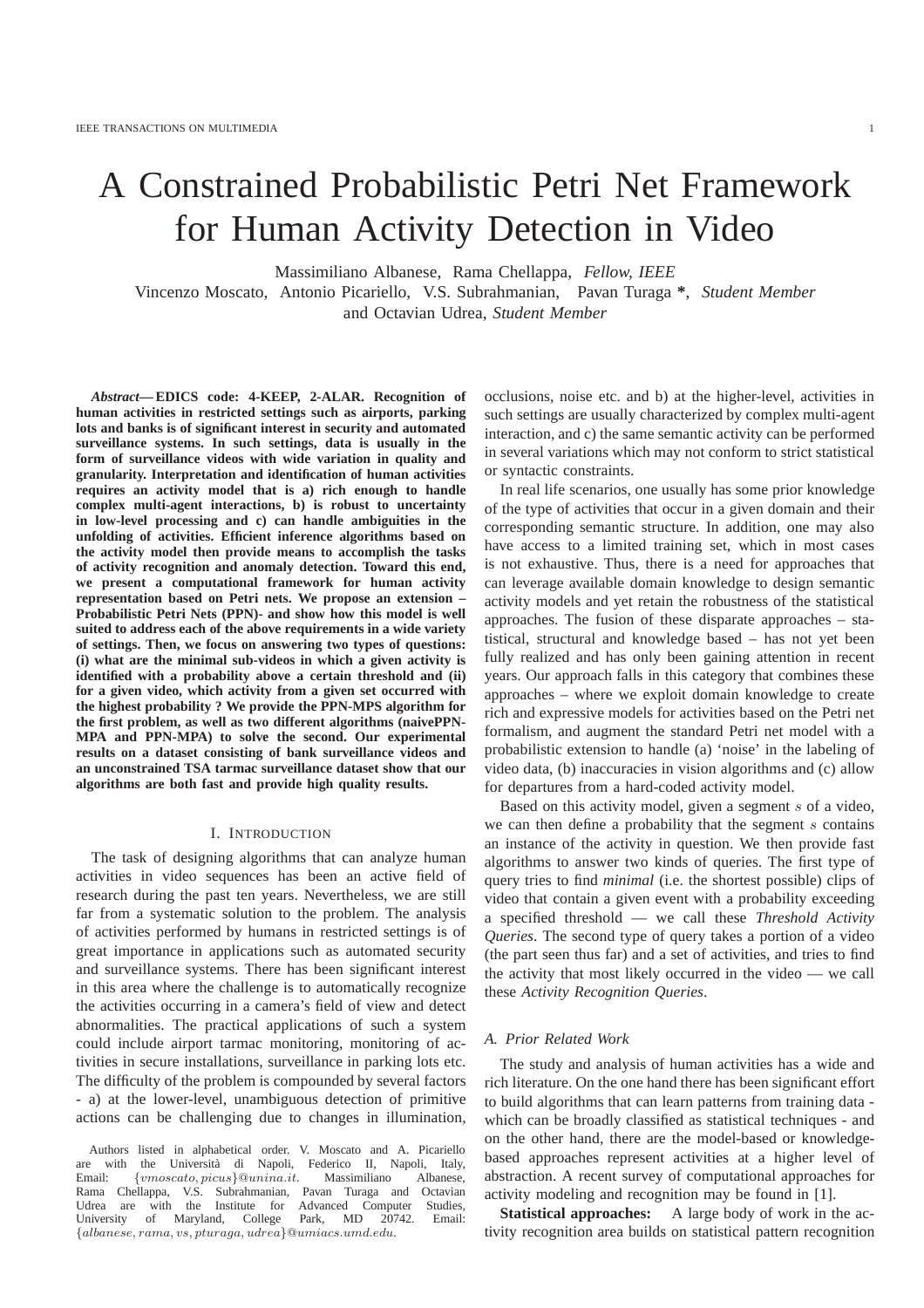methods. Hidden Markov Models (HMMs) [2], [3] and its extensions such as Coupled Hidden Markov Models (CHMMs) [4] have been used for activity recognition. Bobick and Davis [5] developed a method for characterizing human actions based on the concept of "temporal templates". Kendall's shape theory has been used to model the interactions of a group of people and objects by Vaswani et al [6]. Statistical approaches such as these require a training phase in which models are learnt from training exemplars. This inherently assumes the existence of a rich training set which encompasses all possible variations in which an activity may be performed. But, in real life situations, one is not provided with an exhaustive training set. Moreover, it is not possible to anticipate the various ways an activity may be performed. Statistical techniques do not model the semantics of activities and may fail to recognize the same activity performed in a different manner. They are also not well suited to model the complex behaviors such as concurrence, synchronization and multiple instances of activities.

**Structural approaches:** Unlike the statistical methods which assume the availability of a training set, these methods usually rely on hand-crafted models from experts or analysts. Since the models are hand-crafted, they are often intuitive and can be related to the semantic structure of the activity. A method for generating high-level descriptions of traffic scenes was implemented by Huang et al. using a dynamic Bayes networks (DBN) [7], [8]. Hongeng and Nevatia [9] proposed a method for recognizing events involving multiple objects using temporal logic networks. Context free grammars have been used by [10] to recognize sequences of discrete events. Ivanov and Bobick [11] used Stochastic Context Free Grammars (SCFG) to represent human activities in surveillance videos. In an approach related to that presented in this paper, Albanese et al. [12] use stochastic automata to model activities and provide algorithms to find subvideos matching the activities. Shet, Harwood and Davis [13] have proposed using a Prolog based reasoning engine to model and recognize activities in video. Castel, Chaudron and Tessier [14] developed a system for high-level interpretation of image sequences based on deterministic Petri nets. Deterministic Petri nets have also been used by Ghanem et al [15] as a tool for querying of surveillance videos. Though structural methods have distinct advantages over statistical techniques in terms of representative and expressive power - CFG's, DBN's, logic-based methods etc do not easily model concurrence, synchronization and multiple instances of activities. To address these issues, we use the Petri net formalism to represent activities. Further, using a probabilistic extension to the standard Petri net model, we show how we can integrate high-level reasoning approaches with the inaccuracies inherent in the low-level processing.

**Hybrid approaches:** Techniques that can leverage the richness of structural approaches, incorporate domain knowledge from experts or knowledge bases and also retain the robustness of statistical approaches have been gaining more attention in recent years. Ivanov and Bobick [11] use stochastic context free grammars (SCFG) that is better able to handle inaccuracies in lower level modules and variations in activities. SCFGs have also been used by Moore and Essa [16] to recognize activities involving multiple people, objects, and actions. Attribute grammars have also been used to combine syntactic and statistical models for visual surveillance applications in [17]. Though grammar based approaches present a sound theoretical tool for behavior modeling, in practice, the specification of the grammar itself becomes difficult for complex activities. Further, it is difficult to model behaviors such as concurrency, synchronization, resource sharing etc using grammars. Petri nets on the other hand are well suited for these tasks and have been traditionally used in the field of compiler design and hybrid systems. A probabilistic version of Petri nets based on particle filters was presented by Lesire and Tessier [18] for flight monitoring. Possibilistic Petri nets which combine possibility logic with Petri nets have been used for modeling of manufacturing systems by [19]. In computer vision, activity recognition using Petri nets has been investigated by Ghanem et al [15] and Castel et al [14]. However, they do not deal with probabilistic modeling and detection, instead relying on perfect accuracy in the lower levels.

It is important to note that the aforementioned papers do not explicitly address the following problems: (i) developing efficient algorithms to find all minimal segments of a video that contain a given activity with a probability exceeding a given threshold and (ii) developing efficient algorithms to find the activity that is most likely (from a given set of activities) in a given video segment.

**Contributions:** First, we introduce a probabilistic Petri Net representation of complex activities based on atomic actions which are recognizable by image understanding algorithms. The next major contribution is the PPN-MPS<sup>1</sup> algorithm to answer threshold queries. Our third major contribution is the naivePPN-MPA and PPN-MPA<sup>2</sup> algorithms to solve activity recognition queries. We evaluate these algorithms theoretically as well as experimentally (in Section VI) on two third party datasets consisting of staged bank robbery videos [20] and unconstrained airport tarmac surveillance videos and provide evidence that the algorithms are both efficient and yield high-quality results.

**Organization of paper:** First, in Section II we define probabilistic Petri nets (PPN) and discuss representation of complex activities using the PPN framework. Then, we present efficient algorithms to solve the Most Probable Subsequence (MPS) problem in Section III, and the Most Probable Activity (MPA) problem in Section IV. In Section V, we present details of the system implementation. In Section VI, we present experimental results on two third party datasets consisting of staged bank robbery videos and unconstrained airport tarmac surveillance videos. Finally in Section VII, we present concluding remarks.

## II. MODELING ACTIVITIES AS PROBABILISTIC PETRI **NETS**

Petri Nets were defined by Carl Adam Petri as a mathematical tool for describing relations between conditions and events. Petri Nets are particularly useful to model and visualize behaviors such as sequencing, concurrency, synchronization

<sup>1</sup>Probabilistic Petri Net – Most Probable Subsequence.

<sup>2</sup>Probabilistic Petri Net – Most Probable Activity.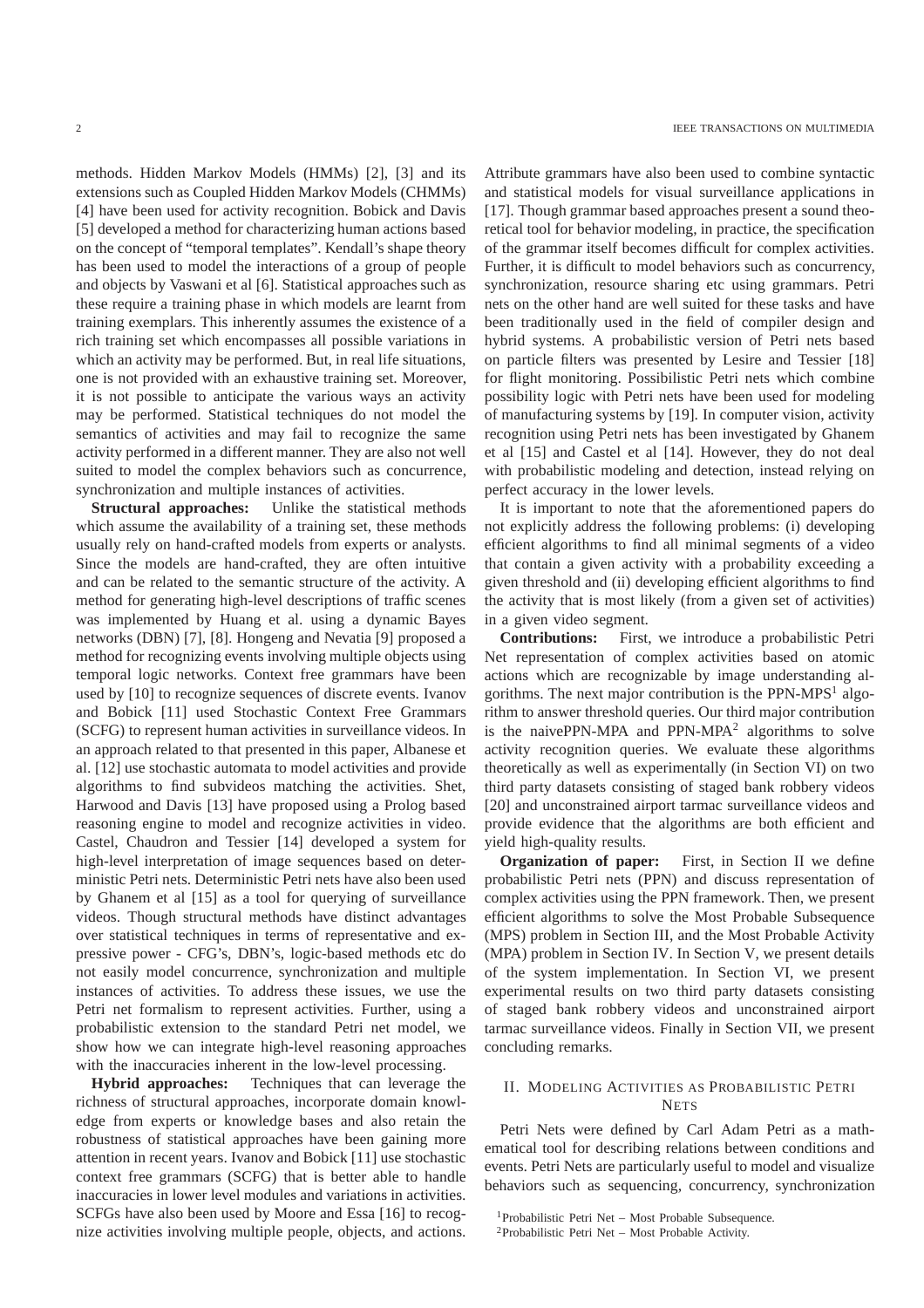

Fig. 1. Example video sequence of a simulated bank attack.

and resource sharing. We refer the reader to David et al [21] and Murata [22] for a comprehensive survey on Petri nets. Several forms of Petri nets (PN's) such as Colored PN's, Continuous PN's, Stochastic timed PN's, Fuzzy PN's etc have been proposed. Colored PN's associate a *color* to each token, hence are useful to model complex systems where each token can potentially have a distinct identity. In Continuous PN's, the markings of places are real numbers and not just integers. Hence, they can be used to model situations where the underlying physical processes are continuous in nature. Stochastic timed Petri nets [23] associate, to each transition, a probability distribution which represents the delay between the enabling and firing of the transition. Fuzzy Petri nets [24] are used to represent fuzzy rules between propositions.

In real-life situations, vision-based systems have to deal with ambiguities and inaccuracies in the lower-level detection and tracking systems. Moreover, activities may not unfold exactly in the sequence as laid out by the model that represents it. The aforementioned versions of Petri nets (continuous, stochastic, fuzzy) are not well suited to deal with these situations. The proposed probabilistic Petri net model is wellsuited to express uncertainty in the state of a token or associate a probability to a particular unfolding of the PN.

## *A. Labeling of Video Sequences*

There has been significant effort in computer vision to address the problem of detecting various types of elementary events or actions from video data, such as a person entering or leaving a room or unloading a package. Corresponding to the set of atomic or primitive actions, we assume the existence of a finite set A of *action symbols*. Image understanding algorithms<sup>3</sup> are used to detected these atomic actions. In general, the action symbols can be arbitrary logical predicates  $a : \mathcal{O}^k \rightarrow \{true, false\}$ , where  $\mathcal O$  is the set of objects in the video and  $k$  is the arity of the action symbol  $a$ . To provide a few examples used for the TSA dataset,  $picture(P :$  $Person, O: Object$  returns the value true if person P has picked up object  $O$  in the current frame and false otherwise; similarly,  $occludes(O_1:Object, O_2:Object)$  returns true if and only if  $O_1$  occludes  $O_2$  in the current frame<sup>4</sup>.

For the remainder of the discussion, without loss of generality <sup>5</sup> , we will assume that action symbols are propositional in nature. The image processing library associates a subset of A with every frame (or block of frames) in the video sequence. Formally, a labeling is a function  $\ell: v \to 2^{\mathcal{A}}$ , where v is a video sequence and  $2^{\mathcal{A}}$  is the power set of  $\mathcal{A}$ . For example, consider the labeling process on the video sequence in Figure 1.

*Example 1:* Let  $A = \{outside r - present, employee$ present, outsider − absent, employee − absent, outsider −  $insafexone, employee-insafexone\}$ . The labeling of the video sequence in Figure 1 w.r.t. A is given by:

 $\ell(frame1) = \{outside r - absent, employee - absent\}$  $\ell(frame2) = \{outside r - present, employee - absent\}$  $\ell$ (frame3) = {outsider – present, employee – present}  $\ell$ (frame4) = {outsider – insafezone, employee –

$$
insafezone
$$

 $\ell(frame5) = \{outside r - absent, employee - absent\}$  $\ell(frame6) = \{outsider - insafezone, employee$ insafezone}

 $\ell(freme7) = \{outsideer - present, employee - present\}$ 

 $\ell(frame8) = \{outside r - absent, employee - present\}$ In this example, the presence of the outsider − present label for frame 2 means that an outsider (a person who is not an employee) is present in that frame. Similarly, employee − present in frame 3 means a person whose face is recognized as that of an employee is present in frame 3, whereas *employee* − *insa fezone* means an employee is near the bank safe (on the left-hand side of the image).

#### *B. Constrained Probabilistic Petri Nets*

We define a constrained probabilistic Petri net (PPN) as the tuple  $PPN = \{P, T, \rightarrow, F, \delta\}$  where

- 1)  $P$  and  $T$  are finite disjoint sets of places and transitions respectively i.e.  $P \cap T = \emptyset$ .
- $2) \rightarrow$  is the flow relation between places and transitions, i.e.,  $\rightarrow \subseteq (P \times T) \cup (T \times P)$ .

<sup>&</sup>lt;sup>3</sup>Although some of the image understanding methods cited in this paper return a numeric value in the unit interval [0, 1], this can be readily transformed into a method that returns either "yes" or "no" based on a fixed threshold.

<sup>4</sup>According to the occlusion detection algorithm.

<sup>5</sup>For a finite object domain, we can "flatten" predicates of any arity to the propositional case.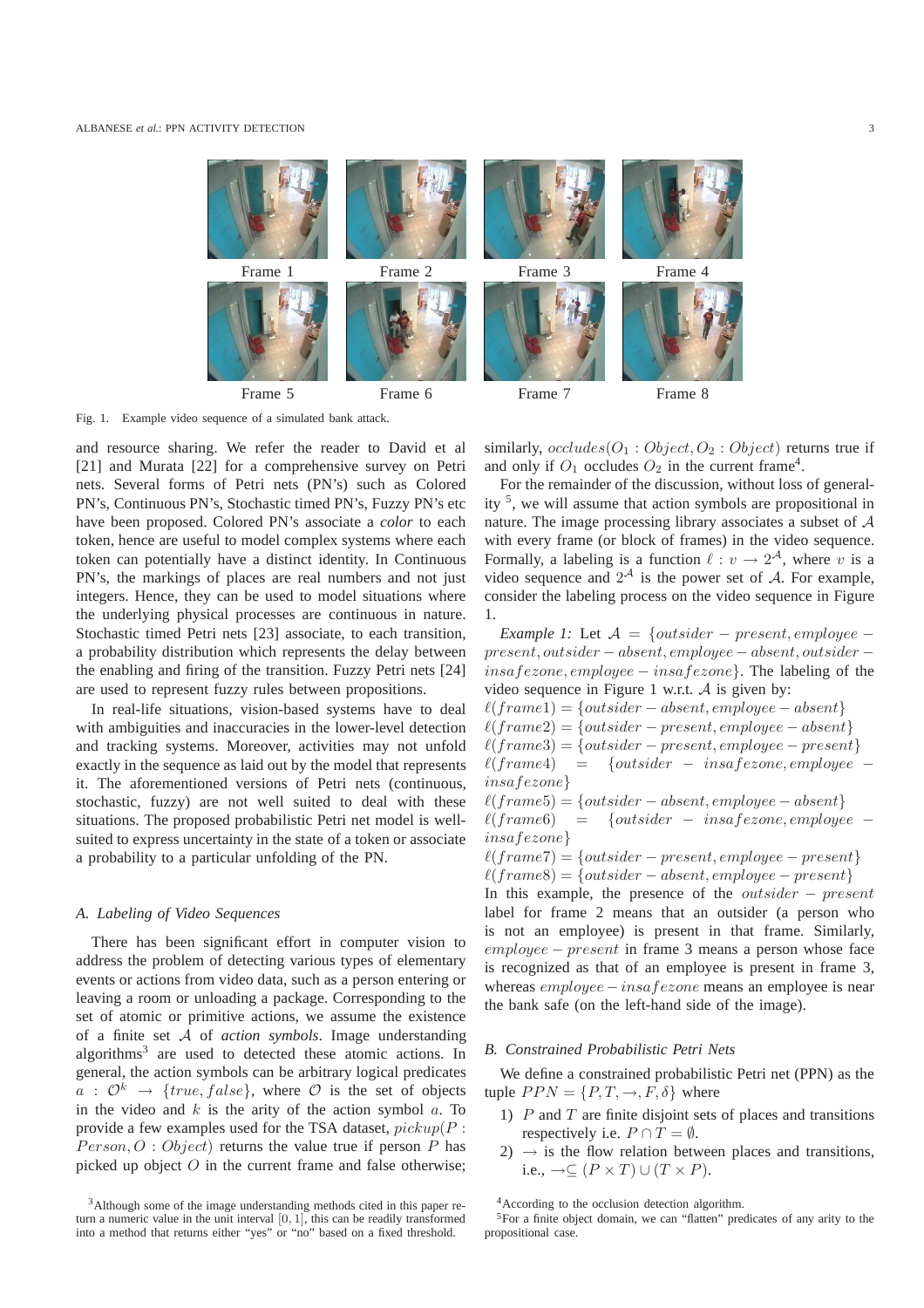- 3) The preset of a node  $x \in P \cup T$  is the set  $\{y | y \rightarrow x\}$ . This set is denoted by the symbol  $x$ .
- 4) The postset of a node  $x \in P \cup T$  is the set  $\{y|x \to y\}.$ This set is denoted by the symbol  $x$ .
- 5)  $F$  is a function defined over the set of places  $P$ , that associates to each place  $x$  a local probability distribution over  $\{t|x \to t\}$ .  $F: x \mapsto f_x(t)$ , where  $x \in P$  and  $f_x(t)$  is a probability distribution defined over the postset of x. For each place  $x \in P$  in a given PPN, we denote by  $p^*(x)$  the maximum product of probabilities over all paths from  $x$  to a terminal node. We will often abuse notation and use  $F(x, t)$  to denote  $f_x(t)$ .
- 6)  $\delta$  :  $T \rightarrow 2^{\mathcal{A}}$  associates a set of action symbols with every transition in the Petri Net. Intuitively, this imposes constraints on the transitions in the Petri Net – transitions will only fire when all the action symbols in the constraint are also encountered in the video sequence labeling.
- 7)  $\exists x \in P$  s.t.  $x = \emptyset$ . This means that there exists at least one terminal node in the Petri net.
- 8)  $\exists x \in P$  s.t.  $x = \emptyset$ . This means that there exists at least one start node in the Petri net.

## *C. Tokens and Firing of transitions*

The dynamics of a Petri net are represented by means of 'markings'. For a PPN  $(P, T, \rightarrow, F, \delta)$ , a *marking* is a function  $\mu$ :  $P \rightarrow \mathcal{N}$  that assigns a number of *tokens* to each place in the PPN. For example,  $\mu(p_1) = 2$  means that according to marking  $\mu$ , there are two tokens in place  $p_1$ . For a PPN representing an activity, a marking  $\mu$  represents the current state of completion of that activity. The token is simply an abstract representation of a partial state.

The execution of a Petri net is controlled by its current marking. A transition is said to be *enabled* if and only if all its input places (the preset) have a token. When a transition is enabled, it may *fire*. When a transition fires, all enabling tokens are removed and a token is placed in each of the output places of the transition (the postset). We will denote by  $\mu_0$ the *initial marking* of a PPN. As transitions fire, the marking changes for the places in the preset and postset of the transition being fired. A *terminal marking* is reached whenever one of the terminal nodes contains at least one token. In the simplest case, all the enabled transitions may fire. However, to model more complex scenarios we can impose other conditions to be satisfied before an enabled transition can fire. This set of conditions is represented by  $\delta$ .

*Example 2:* Consider an example of a car pickup activity represented by a probabilistic Petri Net as shown in figure 2. In this figure, the places are labeled  $p_1, \ldots, p_5$  and transitions  $t_1, \ldots, t_6$ . We denote by  $\mu_0$  the initial marking depicted in the figure in which all places have 0 tokens. In this PN,  $p_1$  and  $p_3$  are the start nodes and  $p_5$  is the terminal node. When a car enters the scene, a token is placed in place  $p_1$  and we have a new marking  $\mu_1$  such that  $\mu_1(p_1) = 1$  and  $\mu_1(p) = 0$  for any  $p \neq p_1$ . The transition  $t_1$  is enabled in this state, but it cannot fire until the condition associated with it is satisfied – i.e., when the car stops near a parking slot. When this occurs,



Fig. 2. Probabilistic Petri net for Car-pickup

the token is removed from  $p_1$  and placed in  $p_2$ . This leads to a new marking  $\mu_2$  such that  $\mu_2(p_2) = 1$  and  $\mu_2(p) = 0$  for all  $p \neq p_2$ . Similarly, when a person enters the parking lot, a token is placed in  $p_3$  and transition  $t_5$  fires after the person disappears near the parked car. The token is then removed from  $p_3$  and placed in  $p_4$ . Now, with a token in each of the enabling places of transition  $t_6$ , it is ready to fire when the associated condition i.e. car leaving the parking lot is satisfied. Once the car leaves,  $t_6$  fires and both the tokens are removed and a token placed in the final place  $p_5$ . This example illustrates sequencing, concurrency and synchronization.

In the above discussion, we have not yet discussed the probabilities labeling some of the place-transition edges. Note that the postsets of  $p_1, p_2, p_3, p_4$  contain multiple transitions. These 'skip' transitions are used to *explain away* deviations from the base activity pattern – each such deviation is penalized by a low probability. For example, after the car enters the scene, suppose that instead of stopping in a lot, the car goes around in circles. In this case, the skip transition is fired, meaning a token is taken from  $p_1$  and immediately placed back. However, the *token probability* is decreased by the probability labeling the edge to the skip transition.

All tokens are initially assigned a probability score of 1. Probabilities are accumulated by multiplying the token and transition probabilities on the edges. When two or more tokens are removed from the net and replaced by a single token – for instance when  $t_6$  fires – then the net probability for the new token is set to be the product of the probabilities of the removed tokens. We will use the final probability of a token in a terminal node as the probability that the activity is satisfied.

*Example 3:* Figure 3 depicts another constrained PPN modeling two possible ways in which a successful bank robbery may happen. Uncertainty appears after both the employee and outsider are inside the zone of the bank safe (at place  $p_5$ ). According to the model, in 60% of the cases both the attacker and the employee will enter the safe (visually, this means that they will disappear from view for a period of time) – this is modeled starting with  $p_7$ , whereas in 35% of the cases, the attacker enters the safe alone  $(p_6)$ . In either case, a successful robbery is completed once the outsider leaves the scene  $(p_{12})$ . Note the use of skip transitions to model possible "noise" in the labeling (i.e. labels that do not correspond to any of the currently enabled transitions) as explained previously.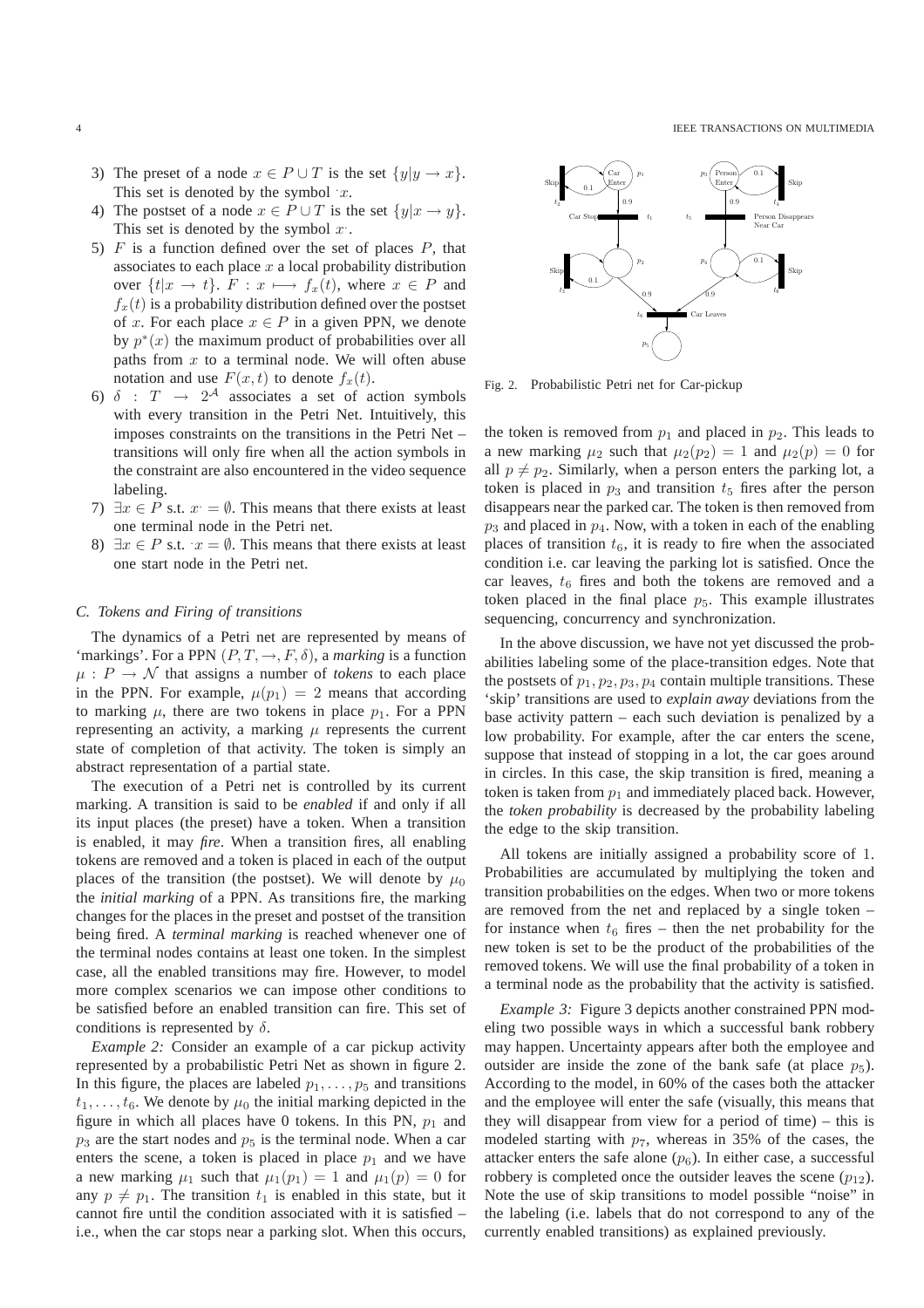

Fig. 3. Constrained PPN depicting a bank attack



Fig. 4. (a) Before Firing (b) After firing of transition  $t_1$ 

#### *D. Rules for token probability computation*

We denote by  $\alpha_k$  the value or probability associated with a token at place  $p_k$ . When a token is placed in one of the start nodes, it is associated with a value of 1 (or some other prior probability for instance, as reported by the low-level vision module). Figure 4 shows how the value associated with a token gets updated as a transition fires. In this figure, transitions  $t_1$ and  $t_2$  are both enabled.  $f_{p_1}$  is the local probability distribution associated with the place  $p_1$ . If transition  $t_1$  fires, then the value of the token in place  $p_2$  becomes  $\alpha_2 = \alpha_1 * f_{p_1}(t_1)$ as shown in figure 4. The probability computation rules for synchronization and concurrency are illustrated in figures 5 and 6 respectively.



Fig. 5. Concurrency (a) Before Firing (b) After firing



Fig. 6. Synchronization (a) Before Firing (b) After firing



Fig. 7. (a) Forbidden actions (b) Temporal constraints

# *E. Enhancing PPN expressiveness: Forbidden actions and Temporal durations*

In this section, we will describe how PPNs can be used to model "forbidden actions" – actions which trigger the recognition of a partially completed activity to be nullified – and constraints on the temporal duration of the activity.

**Forbidden Actions:** In several applications, it is important to be alert to suspicious behavior that should immediately trigger an alarm. We show how forbidden actions can be modeled in Figure 7(a). This is possible when the set of forbidden actions is mutually exclusive to the set of permitted actions. Essentially, for each forbidden action  $f_a$  that may occur in a given state, we add a transition with probability 1 conditioned on  $f_a$  to a place that is a dead-end (i.e., no terminal marking can be reached from it).

**Temporal Duration:** Oftentimes activities are constrained not just by a simple sequencing of action primitives, but also by the duration of each action primitive in the sequence. In general, we may associate a probability distribution over the 'dwell' time to each place in the Petri net. We have used a simplified version where we constrain the dwell time to be upper and lower bounded. We have built a few macros that handle frame computation. For instance, *current\_frame* is the number of the current frame, whereas *last trans frame* is the number of the last frame at which a transition was fired for the current activity. Intuitively, Figure 7(b) imposes the condition that the transition  $t_1$  fire within twenty frames of the last transition that was fired. If this does not occur, then we again transition to a dead-end, as in the case of forbidden actions.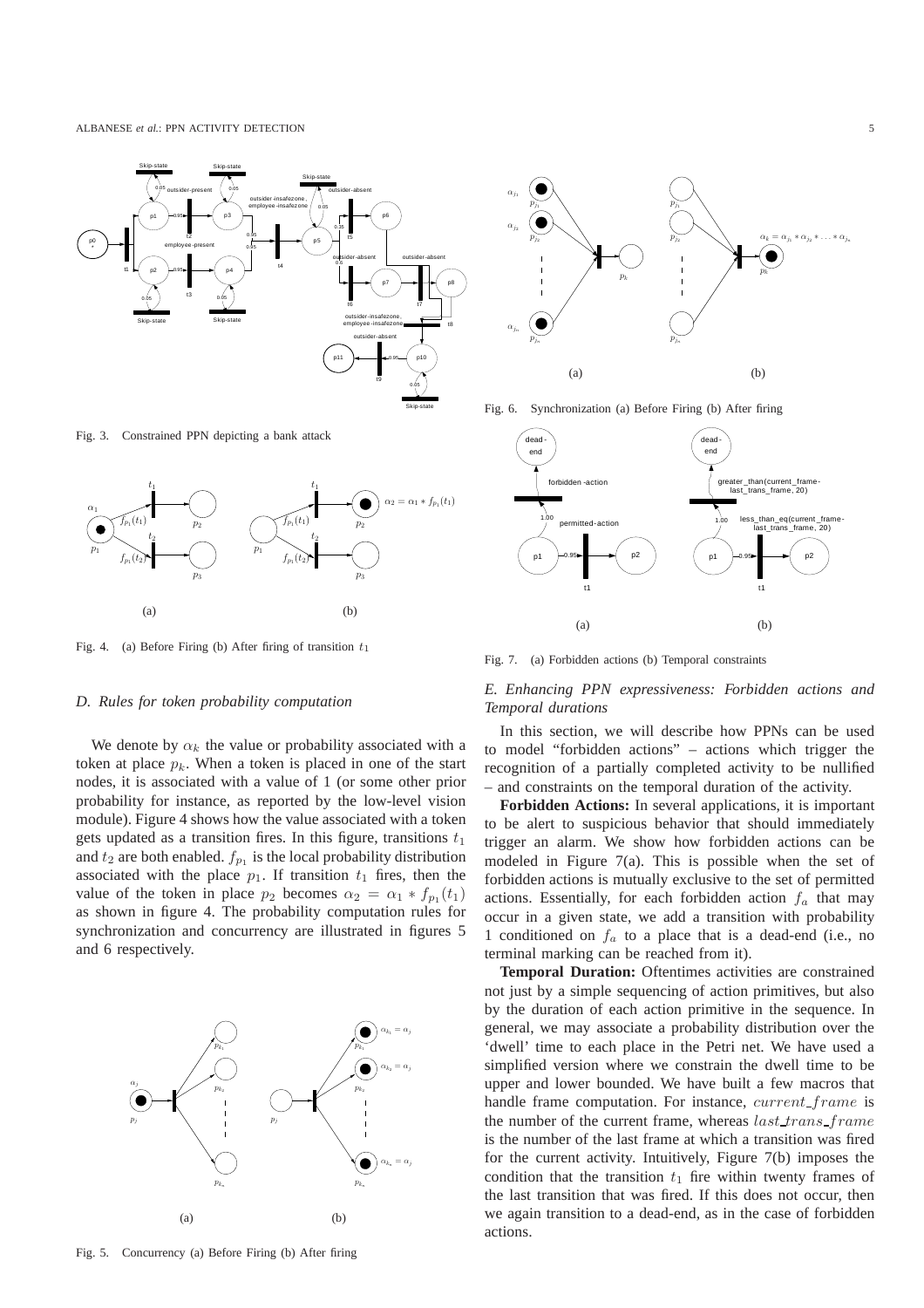#### *F. Activity recognition*

We now define a 'PPN trace' and what it means for a video sequence to satisfy a given PPN and provide a method for computing the probability with which an activity is satisfied.

*Definition 1 (PPN trace):* A trace for a PPN  $(P, T, \rightarrow$  $(F, \delta)$  with initial marking  $\mu_0$  is a sequence of transitions  $\langle t_1, \ldots, t_k \rangle \subseteq T$  such that:

(i)  $t_1$  is enabled in marking  $\mu_0$ .

(ii) Firing  $t_1, \ldots, t_k$  in that order reaches a terminal marking. For each  $i \in [1, k]$ , let  $p_i = \prod_{\{x \in P | x \to t\}} F(x, t)$ . We say the trace  $\langle t_1, \ldots, t_k \rangle$  has probability  $p = \prod_{i \in [1,k]} p_i$ . Let  $p_{max}$ be the maximum probability of any trace for  $(P, T, \rightarrow, F, \delta)$ . Then  $\langle t_1, \ldots, t_k \rangle$  has *relative probability*  $\frac{p}{p_{max}}$ .

*Example 4:* Consider the PPN in Figure 3.  $\langle t_1, t_3, t_2, t_4, t_5, t_8, t_9 \rangle$  is a trace with probability .2708 and relative probability .5833.  $\langle t_1, t_2, t_3, t_4, t_6, t_7, t_8, t_9 \rangle$  is a trace with probability .4642 and a relative probability of 1.

*Definition 2 (Activity satisfaction):* Let  $P = (P, T, \rightarrow$  $(F, \delta)$  be a PPN, let v be a video sequence and let  $\ell$  be the labeling of v. We say  $\ell$  satisfies  $\mathcal P$  with *relative probability*  $p \in [0, 1]$  iff there exists a trace  $\langle t_1, \ldots, t_k \rangle$  for P such that:

(i) There exist frames  $f_1 \leq \ldots \leq f_k$  such that  $\forall i \in [1, k]$ ,  $\delta(t_i) \subseteq \ell(f_i)$  AND

(ii) The relative probability of  $\langle t_1, \ldots, t_k \rangle$  is equal to p.

We will refer to a video sequence  $v$  satisfying an activity definition, as an equivalent way of saying the labeling of  $v$ satisfies the activity. For reasons of simplicity, if  $\ell$  is the labeling of v and  $v' \subseteq v$  is a subsequence of v, we will also use  $\ell$  to refer to the restriction of  $\ell$  to  $v'$ .

*Example 5:* Consider the video sequence in Figure 1 with the labeling in Example 1, and the activity PPN in Figure 3. The labeling in Example 1 satisfies the PPN with relative probability 1 since the conditions for the trace  $\langle t_1, t_2, t_3, t_4, t_6, t_7, t_8, t_9 \rangle$  are subsets of the labeling for frames  $1 - 8$ .

We now define the two types of queries we are interested in answering.

**The Threshold Activity Query Problem** (PPN-MPS) can be formulated as following: given a constrained PPN, a video sequence  $v$  and a probability threshold  $p_t$ , find the minimal subsequences of  $v$  that satisfy the PPN with probability at least  $p_t$ . Intuitively, such queries are of interest for identifying specific portions of the video sequence in which a given activity occurs.

**The Activity Recognition Query Problem** (PPN-MPA) is formulated as follows: Given a set of activities  $\{\mathcal{P}_1, \ldots, \mathcal{P}_n\}$ and a video sequence  $v$ , determine which activity (or set of activities) is satisfied by the labeling of  $v$  with maximum probability. Intuitively, such queries are useful in scenarios in which video sequences are processed semi-automatically and we are interested in finding which activity occurs in a given sequence.

## III. ALGORITHMS FOR THRESHOLD ACTIVITY QUERIES

We start this section by presenting an efficient algorithm for the PPN-MPS problem. We then show how an iterative

variant of PPN-MPS can be used to naively solve the PPN-MPA problem in a naive fashion – we call this the naivePPN-MPA. Finally, we provide a greatly improved version of the PPN-MPA algorithm.

The PPN-MPS algorithm (Algorithm 1) is based on the process of simulating the constrained PPN forward. The algorithm uses a separate structure to store tuples of the form  $\langle \mu, p, f_s \rangle$ , where  $\mu$  is a valid marking,  $p$  is the probability of the partial trace that leads to the marking  $\mu$  and  $f_s$  is the frame when the first transition in that trace was fired. The PPN-MPS algorithm takes advantage of the fact that we only need to return minimal subsequences and not the entire PPN traces that lead to them, hence using the last marking as a state variable is sufficient for our purposes.

The algorithm starts by adding  $\langle \mu_0, 1, 0 \rangle$  to the store S (line 1). This means we start with the initial marking  $(\mu_0)$ , with the probability equal to 1. The value 0 for the start frame means the first transition has not yet fired. Whenever the first transition fires and the start frame is 0, the current frame is chosen as a start for this candidate subsequence (lines 8–9). The algorithm iterates through the video frames<sup>6</sup>, and at each iteration analyzes the current candidates stored in S. Any transitions  $t$  enabled in the current marking from  $S$ that have the conditions  $\delta(t)$  satisfied are fired. The algorithm generates a new marking, and with it a new candidate partial subsequence (line 7). If the new probability value  $p'$  (lines 13 – 14) is still above the threshold (line 15) and can remain above the threshold on the best path to a terminal marking (line 16), the new state is added to the store  $S$ . This first pruning does away with any states that will result in low probabilities. Note that we have not yet removed the old state from the store – nor should we at this time, since we also need to fire any skip transitions that are available. This is done for any enabled skip transition on line 26. At this point we also prune away any states in  $S$  that have no possibility of remaining above the threshold as we reach a terminal marking (line 27).

*Example 6:* We illustrate the working of PPN-MPS on the PPN in Figure 3, the labeling in Example 1 and  $p_t = 0.5$ . Initially,  $S = \langle \mu_0, 1, 0 \rangle$ . We will denote by  $\mu_i$  the marking obtained after firing  $t_i$  in Figure 3. At frame 1, since transition  $t_1$  has no precondition, it will fire and we will have one new element in S (along with the existing initial state) –  $\langle \mu_1, 1, 0 \rangle$ . Note that the starting frame is still set to  $0$  – this is done so that the start of the subsequence is marked only when a labeling condition is satisfied. At frame 2, transition  $t_2$  fires and we add  $\langle \mu_2, .95, 2 \rangle$  to S. At this point, transition  $t_3$  is enabled but cannot fire because its condition employee − present is not satisfied. Hence a skip transition fires, but that generates a state with probability  $.05$ , which is under the threshold and hence thrown away immediately. We will ignore the firing of skip transitions for the rest of the example, as they are immediately pruned away due to the low probabilities generated. Transition  $t_3$  does fire at frame 3 and adds  $\langle \mu_3, .9025, 1 \rangle$  to S. Transition  $t_4$  is now enabled and its conditions satisfied at frame 4, hence it is fired and a new state  $\langle \mu_4, .8145, 1 \rangle$  is generated. At frame

<sup>&</sup>lt;sup>6</sup>In our implementation, we group frames with identical labeling into blocks and iterate over blocks instead which leads to enhanced efficiency.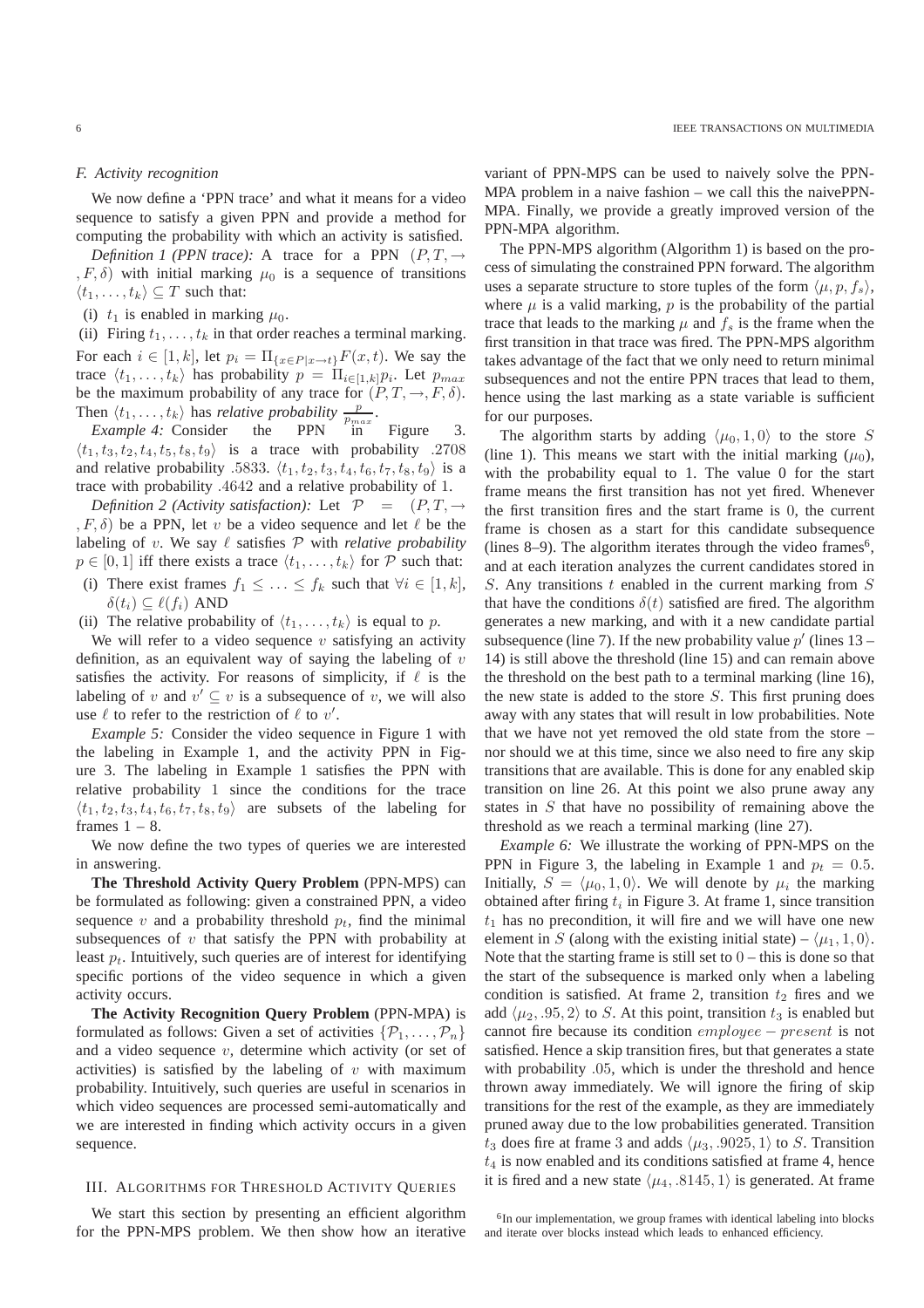**Algorithm 1** Threshold Activity Queries (PPN-MPS)

|                                                             | <b>Input:</b> $\mathcal{P} = (P, T, \rightarrow, F, \delta)$ , initial configuration $\mu_0$ , video sequence labeling $\ell$ , probability threshold $p_t$ |
|-------------------------------------------------------------|-------------------------------------------------------------------------------------------------------------------------------------------------------------|
|                                                             | <b>Output:</b> Set of minimal subsequences that satisfy $P$ with relative probability above $p_t$                                                           |
|                                                             | 1: $S \leftarrow \{(\mu_0, 1, 0)\}\$                                                                                                                        |
|                                                             |                                                                                                                                                             |
|                                                             | 2: $R \leftarrow \emptyset$<br>3: $max_p \leftarrow$ the maximum probability for any trace of $PPN$                                                         |
|                                                             | 4: for all $f$ frame in video sequence do                                                                                                                   |
| 5:                                                          | for all $\langle \mu, p, f_s \rangle \in S$ do                                                                                                              |
| 6:<br>7:<br>8:<br>9:<br>10:<br>11:                          | for all $t \in T$ enabled in $\mu$ s.t. $\delta(t) \subset \ell(f)$ do                                                                                      |
|                                                             |                                                                                                                                                             |
|                                                             | if $f_s = 0$ and $\delta(t) \neq \emptyset$ then                                                                                                            |
|                                                             | $f' \leftarrow f$                                                                                                                                           |
|                                                             | else                                                                                                                                                        |
|                                                             | $f' \leftarrow f_s$                                                                                                                                         |
| $\frac{12}{13}$                                             | end if                                                                                                                                                      |
|                                                             | $p^* \leftarrow \Pi_{\{x \in P \mid x \to t\}} F(x, t)$                                                                                                     |
| 14:                                                         | $p' \leftarrow p \cdot p^*$                                                                                                                                 |
| 15:                                                         | if $p' > p_t \cdot max_p$ then                                                                                                                              |
| 16:                                                         | if $\forall x \in P$ s.t. $\mu(x) < \mu'(x)$ it holds that $p' \cdot p^*(x) \geq p_t \cdot max_p$ then                                                      |
| 17:                                                         | $S \leftarrow S \cup \{ \langle \mu', p', f' \rangle \}$                                                                                                    |
|                                                             | end if                                                                                                                                                      |
|                                                             | end if                                                                                                                                                      |
|                                                             | if $\mu'$ is a terminal configuration then                                                                                                                  |
|                                                             | $S \leftarrow S - \{(\mu', p', f')\}$                                                                                                                       |
|                                                             | $R \leftarrow R \cup \{[f_s, f]\}$                                                                                                                          |
|                                                             | end if                                                                                                                                                      |
|                                                             | end for                                                                                                                                                     |
|                                                             | for all $t \in T$ enabled do                                                                                                                                |
| 18:<br>19:<br>20:<br>22:<br>23:<br>24:<br>25:<br>26:<br>27: | Fire skip transitions if no other transitions fired and update $\langle \mu, p, f_s \rangle$                                                                |
|                                                             | Prune $\langle \mu, p, fs \rangle \in S$ s.t. $\forall x \in P$ s.t. $\mu(x) > 0, p \cdot p^*(x) < p_t \cdot max_p$ {Pruning                                |
|                                                             | always keeps $\langle \mu_0, 1, 0 \rangle$ in $S$ }                                                                                                         |
|                                                             | end for                                                                                                                                                     |
|                                                             | 28:<br>29: end<br>30: end for<br>end for                                                                                                                    |
|                                                             |                                                                                                                                                             |
|                                                             | $31:$ Eliminate non-minimal subsequences in $R$                                                                                                             |
|                                                             | $32:$ return $R$                                                                                                                                            |

5, transition  $t_6$  is satisfied (and  $t_5$  is not), hence it is fired and the state becomes  $\langle \mu_5, .4880, 1 \rangle$ . Finally,  $t_7, t_8, t_9$  are fired at frames 6, 7, 8 and bring the final state to  $\mu_8$ , .4642, 1), leading to a relative probability of 1 (we remind the reader that the elements of S hold the absolute probability).

The following theorem states that the PPN-MPS algorithm returns the correct result.

*Theorem 1 (PPN-MPS correctness):* Let  $P = (P, T, \rightarrow$  $(F, \delta)$  be a PPN with initial configuration  $\mu_0$ , let v be a video sequence and  $\ell$  its labeling, and let  $p_t \in [0, 1]$  be a probability threshold. Then for any subsequence  $v' \subseteq v$  that satisfies  $P$  with probability greater than or equal to  $p_t$ , one of the following holds:

(i)  $v'$  is returned by PPN-MPS OR

(ii)  $\exists v'' \subseteq v$  that is returned by PPN-MPS such that  $v'' \subseteq v'$ . **Proof** Let  $v_0 \subseteq v$  be a subsequence of v that satisfies the activity definition, but is not returned by PPN-MPS. If  $v_0$  has a subsequence returned by PPN-MPS, we are done. Otherwise, since  $v_0$  satisfies the activity definition, according to Definition 2, there exists a trace  $\langle t_1, \ldots, t_n \rangle$  and corresponding frames (in  $v_0$ )  $f_1 \leq \ldots \leq f_k$  such that  $\forall i \in [1, k], \delta(t_i) \subseteq \ell(f_i)$ . We will show by induction that the algorithm will fire all transitions  $(t_i)_{i \in [1,n]}$ . Since  $\langle \mu_0, 1, 0 \rangle$  always remains in S, and  $t_1$  is executable from  $\mu_0$  and  $\delta(t_1) \subseteq \ell(f_1)$ , then  $t_1$ must be fired on line 7 and  $f_1$  becomes the current frame (*initial condition*). Assume that all transitions up to  $(t_i)_{i \in [1,k]}$ have been fired; we want to show that  $t_k$  must fire next. Assume that the new state in S induced by the firing of  $t_{k-1}$ is  $s_{k-1} = \langle \mu_{k-1}, p_{k-1}, f_1 \rangle$  such that  $t_k$  is enabled in  $\mu_{k-1}$ . Since  $(t_i)_{i \in [1,k]}$  is a trace, then when frame  $f_k$  is analyzed, there must exist a state  $s_k = \langle \mu_{k-1}, p, f_1 \rangle \in S$  (if multiple such states exist, then we choose the one with the highest probability)<sup>7</sup>. Let  $p_k$  be the probability of firing  $t_k$  (which is enabled and has  $\delta(t_k)$  satisfied on line 6) and let  $p_0$  be the

probability of the trace. Then  $p \cdot p_k \ge \frac{p_0}{max_p} \ge p_t$ , (condition on line 15 holds). Also, for all  $x \in P$  that receive a token as  $t_k$ fires,  $p \cdot p_k \cdot p^*(x) \ge \frac{p_0}{max_p} \ge p_t$  (condition on line 16 holds); line 17 therefore executes and the new marking  $\mu_k$  (including the effects of firing  $t_k$ ) is added to S (*induction step*). We showed by induction that a trace of probability greater than or equal to  $p_t$  corresponding to a subsequence of  $v_0$  has been executed.

*Theorem 2 (PPN-MPS complexity):* Let  $P = (P, T, \rightarrow$  $, F, \delta$ ) be a PPN with initial configuration  $\mu_0$ , such that the number of tokens in the network at any marking is bounded by a constant  $k^8$ . Let v be a video sequence and  $\ell$  its labeling. Then PPN-MPS runs in time  $\mathcal{O}(|v| \cdot |T| \cdot |P|^k)$ .

**Proof.** We will first look at how many possible markings there are if the PPN is bounded by  $k$ . If we denote the number of possible markings for a PPN with  $n$  nodes which is bounded by k by  $x_{n,k}$ , then by fixing one token (*n* possibilities), we have that  $x_{n,k} = n \cdot x_{n,k-1}$ . This leads to  $x_{n,k} = n^{k-1} \cdot x_{n,1} =$  $n^k * x_{n,0} = n^k$ . The algorithm process each frame in the video (line 4), at each iteration looking at every element of  $S$  (line 5); however, there are at most a constant number of elements in S for each marking, therefore the size of S is  $\mathcal{O}(|P|^k)$ . For every element in  $S$ , we look at at most |T| transactions enabled for that marking, hence the complexity result. We normally expect that in regular activity definitions, the degree  $k$  of the polynomial is small; also, for a fixed activity definition, the algorithm is linear in the size of the video.

We should point out that the probabilities in the PPN already enforce a bound on the number of tokens in the network. Assume that there are no transactions with a probability of 1 (for instance, by adding skip transitions at every place). Let  $c$  be the upper bound of the probabilities in  $\mathcal{P}$ . New tokens are generated as a result of transitions with a postset of cardinality strictly greater than 1 – one can generate at most  $|P - 2|$  new tokens on each such transition. Furthermore, for a threshold  $p_t$ , each token can be used to fire at most  $\frac{\log p_t}{\log c}$  transitions before the probability is lower than  $p_t$ . Assuming the initial number of tokens is  $|\mu_0| = \sum$  $\sum_{x \in P} \mu_0(x)$ , this means we can

have at most  $|\mu_0| \cdot |P-2|^{\frac{\log p_t}{\log c}}$  tokens in the network.

**Handling Multiples Instances:** Note that PPN-MPS already handles a certain degree of parallelism in the activities occurring in the video. This is a direct consequence of the fact that  $\langle \mu_0, 1, 0 \rangle$  is always a member of S, hence a new activity could be started at every frame. However, PPN-MPS does not directly handle the case in which multiple actions that start an activity (i.e., enable a transition from  $\langle \mu_0, 1, 0 \rangle$  occur in the *same frame*. In our implementation, we handled this case by *duplicating* the PPN for each action of a frame that can potentially start a new activity. The maximum number of such actions per frame is  $\max_{f \in v}(|\ell(f)|)$ . Hence, taking the complexity of the scene into account, the worstcase complexity becomes  $\mathcal{O}(\max_{f \in v} (|\ell(f)|) \cdot |v| \cdot |T| \cdot |P|^k).$ However, in our two datasets we only needed duplication in under 1% of the frames, and  $\max_{f \in v} (|\ell(f)|) \leq 3$  in all cases.

 $\sigma_p$  may be different than  $p_k$  by firing skip transitions.

 $8$ This is called a *bounded* PPN – i.e., one that does not generate an infinite number of tokens. We will see that the probabilities in the PPN may enforce a variant of this rule.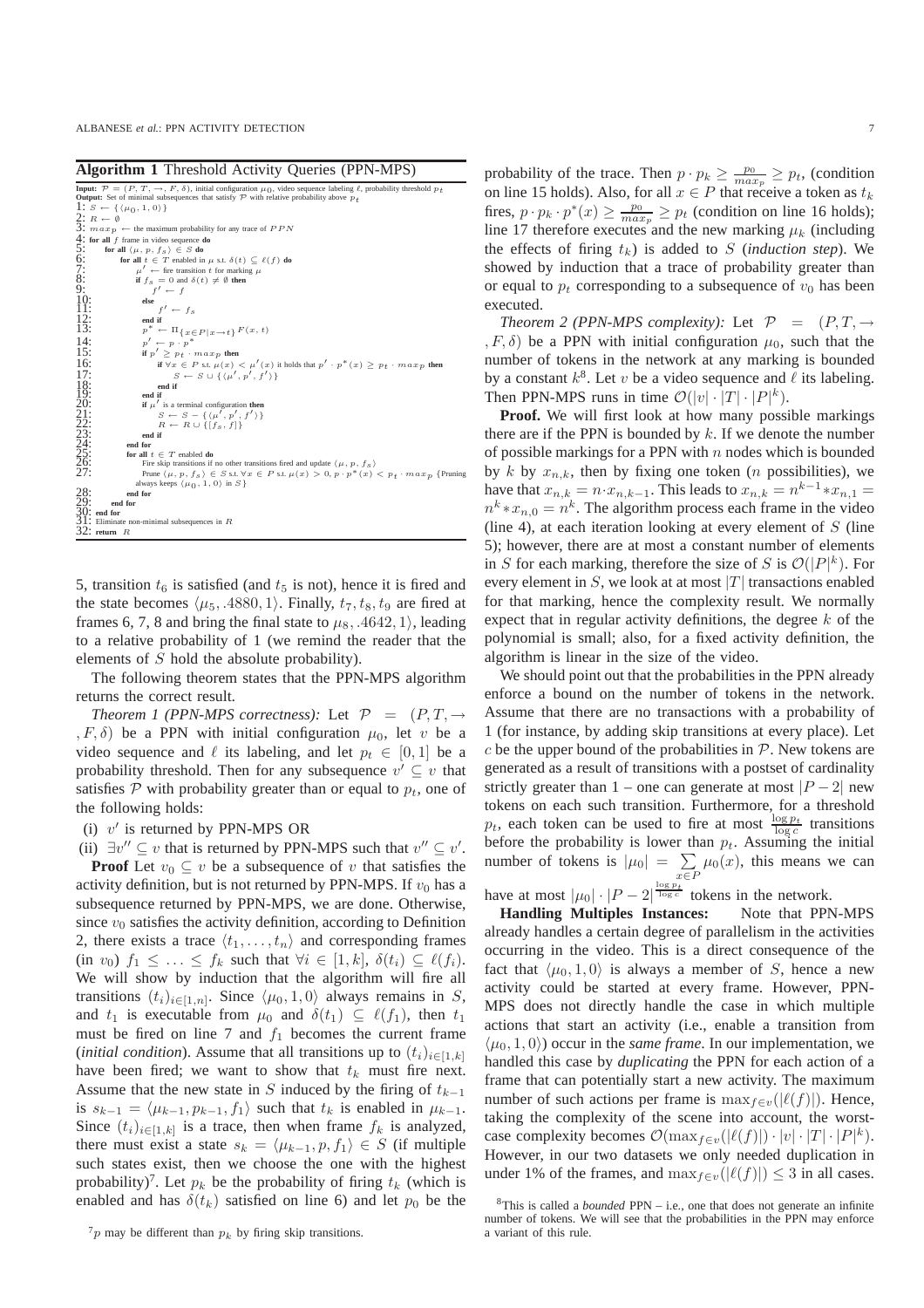#### IV. ALGORITHMS FOR ACTIVITY RECOGNITION

Let us now consider the PPN-MPA problem. Let  $\{\mathcal{P}_1,\ldots,\mathcal{P}_n\}$  be a given set of activity definitions. If we assume that there is only one activity  $P_l$  which satisfies the video sequence  $v$  with maximal probability, a simple binary search iterative method – which we shall call naivePPN-MPA – can employ PPN-MPS to find the answer:

- 1) Begin with a very high threshold  $p_t$ .
- 2) Run PPN-MPS for all activities in  $\{\mathcal{P}_1, \ldots, \mathcal{P}_n\}$  and threshold  $p_t$ .
- 3) If more than one activity definition has a non-empty result from PPN-MPS, then increase the threshold by  $\frac{1-p_t}{2}$  and go to step 2.
- 4) If no activity has a non-empty result from PPN-MPS, decrease the threshold by  $\frac{p_t}{2}$  and go to step 2.
- 5) If only one activity  $P_l$  has a non-empty result from PPN-MPS, return  $P_l$ .

Clearly, this method can be improved to account for the case in which multiple activity definitions are satisfied by the video sequence with the same probability. Even under these conditions, the algorithm requires multiple passes through the video (for each run of PPN-MPS) until a delimiter threshold is found. We will now present a much more efficient method – the PPN-MPA algorithm.

## **Algorithm 2** Activity recognition queries (PPN-MPA)

```
Input: Set of PPNs \{(P_i, T_i, \rightarrow_i, F_i, \delta_i)\}_{i \in [1, m]}, initial set of configurations \mu_i^0, video sequence labeling
Output: Set of PPNs that is satisfied by \ell with maximal probability <br>
1: for all \{P_i, T_i, \rightarrow_i, F_i\} do<br>
2: S \leftarrow S \cup \{(\mu_i^0, 1)\}\frac{3}{4}: end for<br>4: max_{p}\max p \ \leftarrow \ 05: R \leftarrow \begin{pmatrix} 0 & \cdots & \cdots & 0 \\ 0 & \text{for } u \end{pmatrix} f frame in video sequence do<br>
7: for all f frame in video sequence do<br>
8: for all t \in T enabled in \mu s.t. \delta(t) \subseteq \ell(f) do<br>
9: \mu^* \leftarrow \text{first transition } t for marking \mu<br>

                                          y' \leftarrow p \cdot p^*<br>p' \geq p_t \cdot max_p then
\frac{11}{12}:<br>\frac{1}{13}:
13:<br>
if \forall x \in P s.t. \mu'(x) > 0, p' \cdot p^*(x) \ge p_t \cdot max_p then<br>
S \leftarrow S \cup \{(\mu', f')\}14:<br>
15: end if<br>
16: end if<br>
17: if \mu' is a<br>
18: S \leftarrow<br>
19: if p is
                                      16: end if
17: if \mu' is a terminal configuration then<br>
18: S \leftarrow S - \{(\mu', p')\}if p > max_p then
                                                       R \leftarrow \{ activity definition corresponding to \mu']
                                                       max_p \leftarrow pelse if p = max_p then
                                                      R \leftarrow R \cup \left\{ \right. activity definition corresponding to \mu'end if<br>end if
25: end if
                             26: end for
                            \begin{array}{ll} \n\text{for all } t \in T \text{ enabled do} \n\end{array}28: Fire skip transitions and update \langle \mu, p \rangle<br>
29: Prune \langle \mu, p \rangle \in S s.t. \forall x \in P s.t. \mu(x) > 0, p \cdot p^*(x) < p_t \cdot max_p30: end for
31: end for
32: end for
33: return R
```
PPN-MPA (Algorithm 2) uses the same storage structure as PPN-MPS. However, this time we are no longer interested in the start and end frames of the subsequences matching one of the activity definitions. Instead, we maintain a global maximum relative probability  $(max_p)$  with which the video satisfies any of the activities in  $\{P_i, T_i, \rightarrow_i, F_i, \delta_i\}$ .  $max_p$ is updated any time a better relative probability is found (lines 19–21);  $R$  maintains a list of the activity definitions that have been satisfied with the relative probability  $max_p$ . At the return statement on line 33, we are guaranteed that the activity definitions in  $R$  are satisfied by the video with maximal probability.

*Theorem 3 (PPN-MPA correctness):* Let  $,T_i,\rightarrow_i$  $, F_i, \delta_i) \}_{i \in [1,m]}$  be a set of PPNs, let v be a video sequence and  $\ell$  its labeling. Let  $\mathcal{P}_1, \ldots, \mathcal{P}_k$  be the activity definitions returned by PPN-MPA. Then the following hold:

- (i)  $\forall i \in [1, k]$ , let  $p_i$  be the relative probability with which  $\ell$  satisfies  $\mathcal{P}_i$ . Then  $p_1 = \ldots = p_k$ .
- (ii)  $\forall \mathcal{P}' \in \{ (P_i, T_i, \rightarrow_i, F_i, \delta_i) \}_{i \in [1,m]} \{ \mathcal{P}_1, \dots, \mathcal{P}_k \}, \ell$ does not satisfy  $\mathcal{P}'$  with relative probability greater than or equal to  $p_1 = \ldots = p_k$ .

**Proof.** The proof of correctness for PPN-MPS shows that the algorithm does not "miss" transitions, but ignores only those that cannot end up above the threshold. In this case, the threshold is the variable  $max_n$ , which means the only transitions being ignored are those for which there is already a "better" activity (satisfied with the probability  $max_p$ ) in R; this is sufficient for condition (ii). Condition (i) is satisfied by the fact that  $max_p$  always increases (lines 19–24) and all elements in  $R$  must be satisfied with the same probability (line 22).

*Theorem 4 (PPN-MPA complexity):* Let  $,T_i,\rightarrow_i$  $, F_i, \delta_i) \}_{i \in [1,m]}$  be a set of PPNs, let v be a video sequence and  $\ell$  its labeling. PPN-MPA runs in time  $\mathcal{O}(m \cdot |v| \cdot |T| \cdot |P|^k)$ .

**Proof.** The same reasoning as for PPN-MPS applies here as well, with the addition of the factor m which accounts for the size of  $S$  when we analyze  $m$  different activities.

Similarly to PPN-MPS, PPN-MPA will clone the PPNs each time multiple actions in a single frame can potentially start a new activity. Taking into account the maximum number of such actions would yield a complexity of  $\mathcal{O}(\max_{f \in v}(|\ell(f)|) \cdot$  $m \cdot |v| \cdot |T| \cdot |P|^k$ ), however in practice we only needed to clone the PPNs very rarely.

## V. SYSTEM IMPLEMENTATION

Our PPN-MPS, naivePPN-MPA and PPN-MPA algorithms were implemented in Java. In addition, our image processing library is based on the People Tracker framework of [25] with several modifications outlined in this section.

The People Tracker<sup>9</sup> [25], [26] uses object detection and motion algorithms to track persons, groups of persons, vehicles and other objects in a given sequence of images. From a functional point of view, the framework consists of four components:

- 1) The *Motion Detector* subtracts the background from the current image and thresholds the resulting difference image to obtain moving objects ("blobs").
- 2) The *Region Tracker* tracks all blobs identified in the previous step by a frame-by-frame matching algorithm. The next position of a blob is predicted using a first-order motion model and then matched against the positions of the blobs in the new frame.
- 3) The *Head Detector* is used to identify blobs corresponding to people by creating a vertical projection histogram

<sup>9</sup>Freely available under a public GPL license at http://www.siebelresearch.de.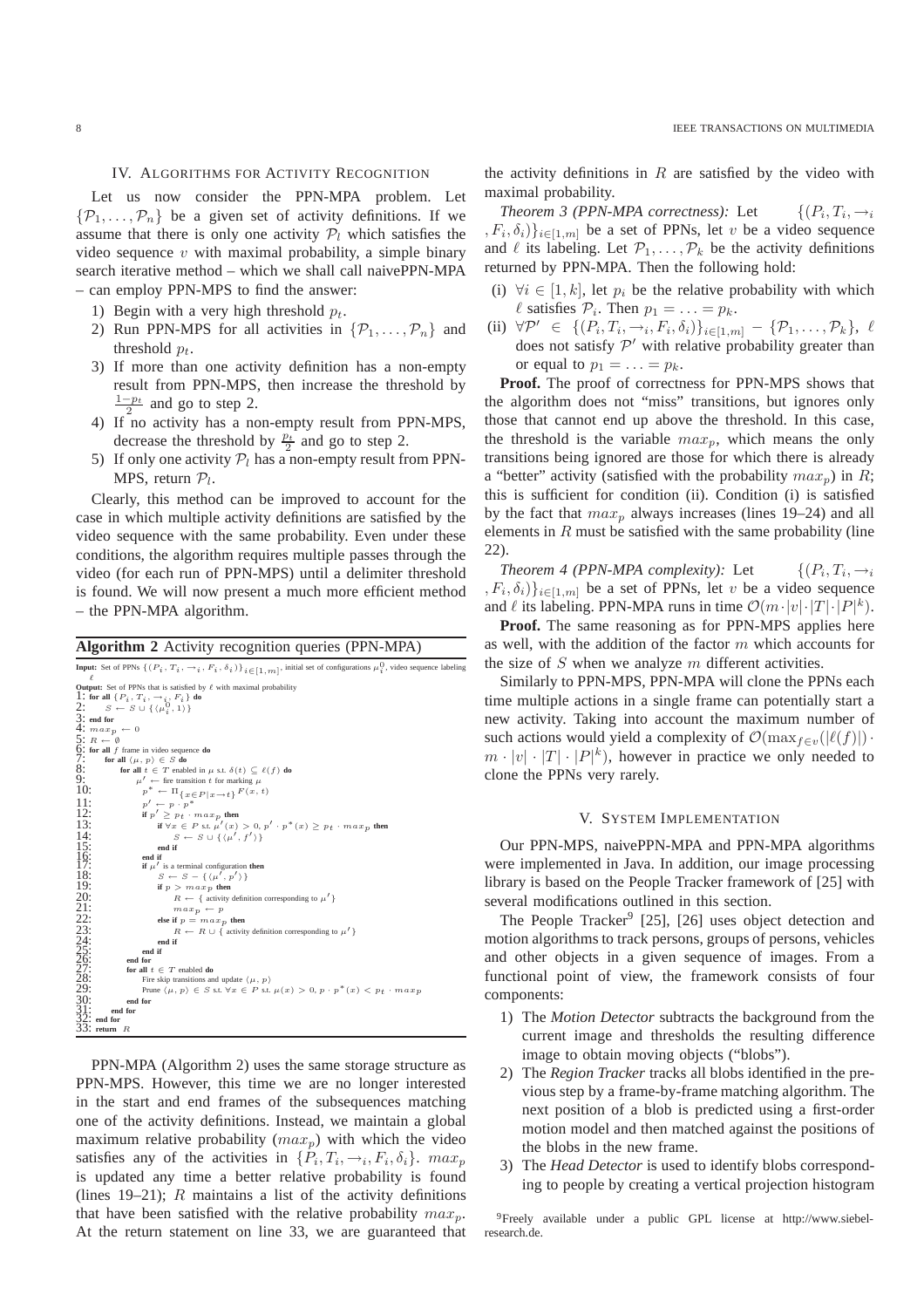of the upper part of every tracked region. This is based on the algorithms of Haritaoglu et al. [27].

- 4) The *Active Shape Tracker* uses B-spline 2D shape models to resolve the type of a tracked region to a person, group of persons, vehicle, package, etc.
- In addition to these, the following extensions were made:
- 1) Shadows reduced the accuracy of detecting object splits and merges. To take care of this, we implemented the algorithm of [28] for detection of moving shadows.
- 2) We implemented the face recognition algorithm of [29]. The algorithm detects faces in a frame using a wavelet transform based approach and then compares features of detected faces and faces stored in the database. We chose this particular face recognition algorithm because of its speed and good accuracy.
- 3) To accurately answer queries of type: "Is object  $O$  in frame f?", one needs to perform occlusion analysis. We implemented the occlusion detection algorithm of [30] for this task.

Based on the output of the above framework and the aforementioned extensions, we implemented a number of lowlevel predicates to answer simple queries such as:

- 1) Is object  $O$  present in frame  $f$  (in a particular zone Z)? This is accomplished through the object matching algorithm in the *Region Tracker* module.
- 2) Is object  $O_i$  occluding  $O_i$  in frame f ?
- 3) Are objects  $O_i$  and  $O_j$  splitting/merging in frame f ?
- 4) What is the type of object  $O_i$  (person, vehicle, group of persons, etc.) in frame  $f_i$  ?
- 5) Is object  $O$  identical to the person  $P$  from the database ?

All the above queries are typically answered with a degree of confidence reported as a probability by the underlying low-level module. Finally, we have combined these low-level queries into sequences in order to generate the higher-level labeling our algorithms take as input.

#### VI. EXPERIMENTAL RESULTS

Our experiments were performed on two datasets. The first dataset (Bank) consists of 7 videos of 15–20 seconds in length, some depicting staged bank attacks and some depicting dayto-day bank operations. The dataset has been documented in [20]. Figure 1 contains a few frames from a video sequence depicting a staged bank attack. Figure 8(top) contains a few frames from a video sequence depicting regular bank operations. The second dataset consists of approximately 118 minutes of TSA tarmac footage and contains activities such as plane take-off and landing, passenger transfer to/from the terminal, baggage loading and unloading, refueling and other airport maintenance.

We compared the precision and recall of our algorithms against the ground truth provided by human reviewers as follows. Four human reviewers analyzed the videos in the datasets. The reviewers were provided with VirtualDub (http://www.virtualdub.org), which allowed them to watch the video in real time, as well as browse through it frame by frame. They received detailed explanations on the activity model, as well as sets of activity definitions for each video and were asked to mark the starting and ending frame of each activity they encountered. An average over the four reviewers was then considered as our ground truth dataset for the purpose of computing precision and recall. We compared the subvideos provided by the reviewers (note that probabilities were completely hidden from the users.) with those returned by our algorithms above a given probability threshold value.

All experiments were performed on a Pentium 4 2.8 GHz machine with 1 GB of RAM running SuSE Linux 9.3. The labeling data generated by the low-level vision methods was stored in a MySQL database. The labeling was compressed for blocks of frames, as neighboring frames often tend to have identical labeling. Running times include disk I/O for accessing the labeling database, but not the time taken to generate the labeling.

# *A. Experimental evaluation for the Bank dataset*

For the Bank dataset, we defined a set of 5 distinct activities and constructed the associated PPNs. They are:

- (a1) Regular customer-bank employee interaction.
- (a2) Outsider enters the safe.
- (a3) A bank robbery attempt the suspected assailant does not make a getaway.
- (a4) A successful bank robbery similar to the example in Figure 3.

(a5) An employee accessing the safe on behalf of a customer. For the PPN-MPA experiments, we grouped these into different sets of activities as:  $S_1 = \{a5\}$ ,  $S_2 = \{a3, a5\}$ ,  $S_3 = \{a3, a4, a5\}$  and  $S_4 = \{a2, a3, a4, a5\}.$ 

For the PPN-MPS algorithm, we observed empirically that in the majority of cases, at most one instance of the activity occurs at any given time. For instance, it is highly unlikely that we have two bank attacks (a3, a4) interleaved in the same video sequence; although we might have a number of regular customer operations (a1), we assumed that the special events we are interested in monitoring are generally rare. We took this into account by developing two different versions of the algorithm. The first is the one depicted in Section III; the second version optimizes the algorithm by assuming there can be no interleaving of activities in a video; we will denote the latter with the suffix *NI* (no interleaving). This approach generally leads to an improvement in running time, at the expense of precision.

**Running Time Analysis:** In our first set of experiments, we measured the running times of PPN-MPS, naivePPN-MPA and PPN-MPA for the five activity definitions described above while varying the size of the labeling (the number of action symbols in the labeling<sup>10</sup>). The running times are shown in Figure 9. As expected, the non-interleaving (NI) version of PPN-MPS is more efficient than its counterpart. naivePPN-MPA exhibits a seemingly strange behavior – running time increases almost exponentially with labeling size, only to drop suddenly at a labeling size of 30. On further analysis of the results, we discovered that at this labeling size the activity

 $10$ We remind the reader that the videos are 15-20 second long and that labeling has been compressed from frame to block level.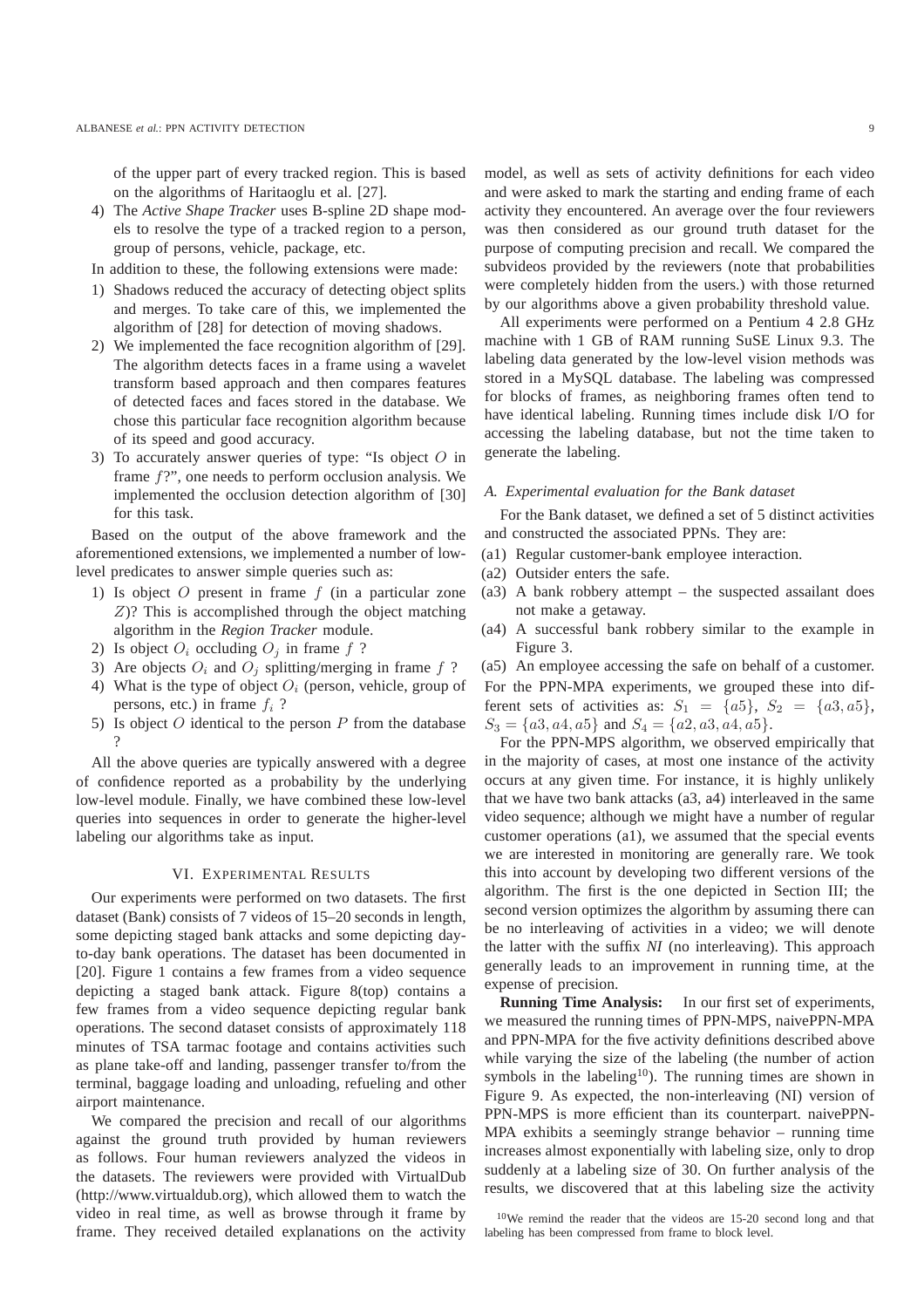

Fig. 8. (top) Example video sequence of regular customer interaction at a bank; (bottom) Sample frames from the TSA dataset.

definitions first begin to be satisfied by the labeling. When no activity definition is satisfied, naivePPN-MPA performs many iterations in order to decrease the threshold close to 0. Somewhat surprisingly, it is comparable in terms of running time with PPN-MPA when the activity is satisfied by at least one subsequence.

**Accuracy:** In the second set of experiments, we measured the precision and recall of PPN-MPS, naivePPN-MPA and PPN-MPA w.r.t. the human reviewers. In the paper describing the dataset, Vu et al. [20] only provide figures for recall between 80% and 100% (depending on the camera angle), without further details. In this case, the minimality condition used by the PPN-MPS algorithm poses an interesting problem – we found that in almost all cases, humans will choose a sequence which is a superset of the minimal subsequence for an activity. In order to have a better understanding of true precision and recall, we compute two sets of measures: recall and precision at the *frame level*  $(R_f$  and  $P_f$ ) and recall and precision at the event (or activity) level  $(R_e$  and  $P_e$ ). Assume that both the human reviewer and the algorithm return a subsequence corresponding to an activity. We will denote the subsequence returned by the algorithm A and the one returned by a human reviewer  $H$ . Precision/recall measures at the frame level<sup>11</sup> are defined as:  $P_f = \frac{|H \cap A|}{|A|}$  $|A|$ and  $R_f = \frac{|H \cap A|}{|H|}$  $\frac{H||A||}{|H|}$ . However, we can relax this condition by stating that *any subsequence returned by the algorithm that intersects a subsequence returned by a human reviewer should be counted as correct*. Let the set of sequences returned by the algorithms be  $\{A_i\}_{i\in[1,m]}$  and the set of sequences returned by the human annotators be  $\{H_j\}_{j\in[1,n]}$ . Then we can write precision as  $P_e = \frac{|\{A_i | \exists H_j \text{ s.t. } A_i \cap H_j \neq \emptyset\}|}{m}$  and recall as  $R_e = \frac{|\{A_i | \exists H_j \text{ s.t. } A_i \cap H_j \neq \emptyset\}|}{n}$ .

Figure 10(a) shows the frame precision and recall for the two versions of the PPN-MPS algorithm. We notice that precision is always very high and generally constant, while recall has a rather surprising variation pattern – namely, recall is monotonic with the threshold. The explanation for the apparently anomalous behavior comes from the fact that for low thresholds, the number of candidate subsequences is relatively high, hence the minimality condition causes *fewer frames*

TABLE I

MEASURE OF OVERLAP OF SEQUENCES RETURNED BY HUMAN REVIEWERS AND BY THE PPN-MPS ALGORITHM FOR  $p_t = .7$ . A MEASURE OF 1 INDICATES PERFECT OVERLAP AND 0 INDICATES NO OVERLAP.

| <b>Video</b> | <b>Reviewer 1</b> |    | <b>Reviewer 2</b> |                  | Reviewer 3 |         | <b>Reviewer 4</b> |                 |
|--------------|-------------------|----|-------------------|------------------|------------|---------|-------------------|-----------------|
|              | $H \cup A$<br>Н   | A  | $\overline{H}$    | $\boldsymbol{A}$ | H          | ĦΓ<br>А | HIA<br>Н          | $H \cap A$<br>A |
|              | .82               |    | .83               |                  |            |         | .93               |                 |
|              | .36               |    | .37               |                  | .38        |         | 4۱.               |                 |
|              | . 74              |    | .83               | .93              |            |         |                   |                 |
|              |                   |    | .78               |                  | .76        |         | .94               | 96              |
|              |                   | 00 | .58               | .98              |            |         |                   |                 |

to appear in the answer. The monotonic behavior pattern stops when the threshold becomes high enough (.45 in this case). Furthermore, we see that the non-interleaving version of the algorithm has a slightly higher recall than the standard version. We observed that human annotators usually focus on detecting one activity at a time and very seldom consider two or more activities that occur in parallel. Hence, the NI version of the algorithm is informally "closer" to how the reviewers operate. With respect to the PPN-MPA algorithm, we see a very good match in terms of the activities returned by the human annotators and the ones returned by PPN-MPA for the  $S_4 = \{a2, a3, a4, a5\}$  – the most complete dataset. Poorer performance on the other activity sets is explained by the limitation in the possible choices of the algorithm. PPN-MPA could only choose activities from a given set, sometimes missing some results. For instance, if a successful bank robbery occurs in the video sequence, PPN-MPA cannot return it from the choices in  $S_2 = \{a3, a5\}$ , and thus returns the closest possible match. Lastly, event precision was always 100% for PPN-MPS, meaning the algorithm did not yield any false positives. Recall was greater than 90% for the entire dataset for both PPN-MPS and PPN-MPS-NI.

**Temporal Overlap with Groundtruth:** Since precision and recall at the event level was very high, we investigated to what extent the sequences returned by the reviewers and by PPN-MPS actually overlap. To see why this is relevant, consider an 8 frame-video such as the one in Figure 8. Assume that for activity (a5), PPN-MPS returns the subsequence from frame 1 to frame 4, whereas the human reviewer returns the subsequence between frames 4 and 8. The event precision and

 $11$ Only with respect to one subsequence, but easily extensible to many subsequences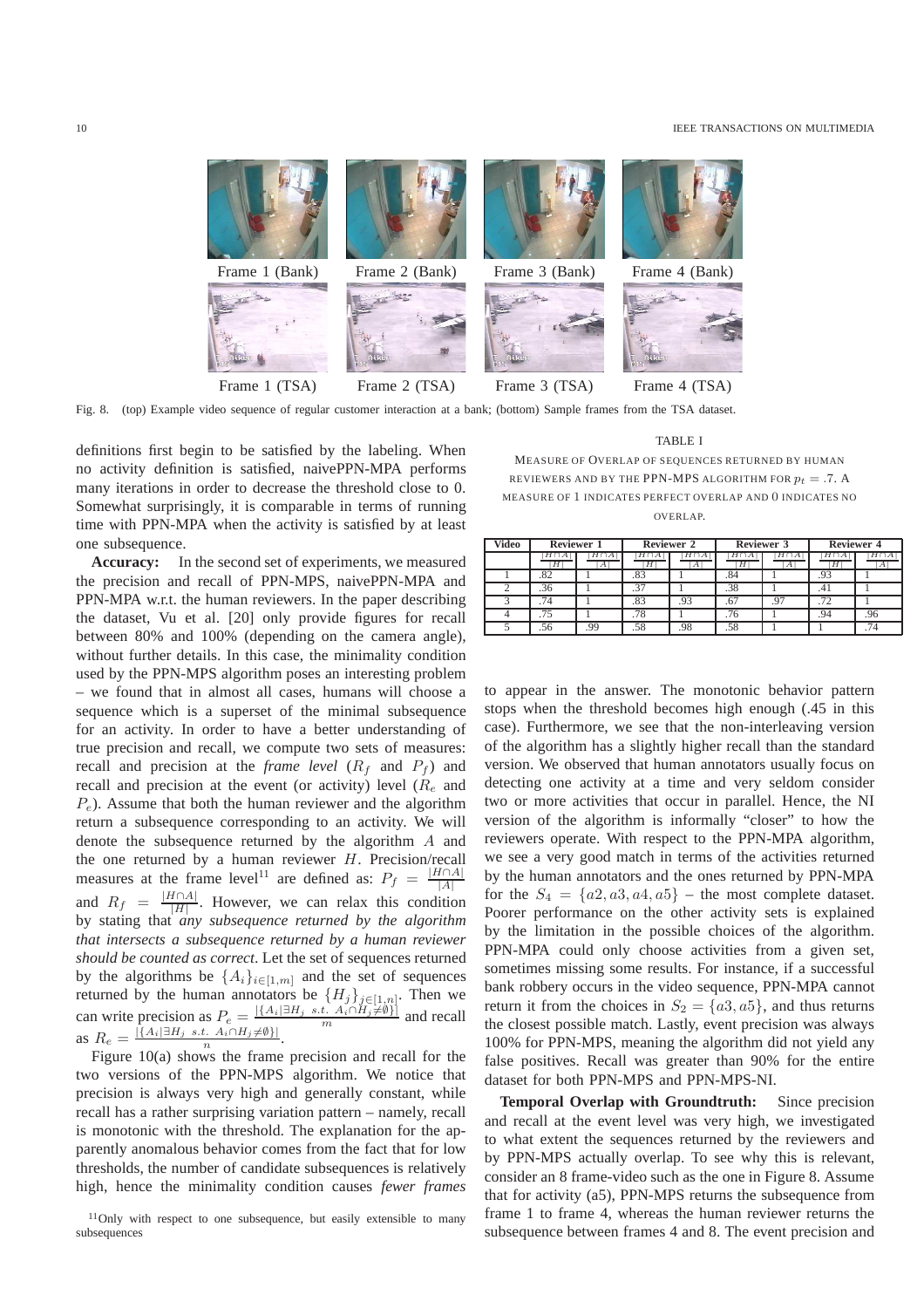

Fig. 9. Comparison of Running times for PPN-MPS, naivePPN-MPA and PPN-MPA on the Bank dataset.



Fig. 10. (a) Comparison of frame precision and recall for the two versions of the PPN-MPS algorithm – PPN-MPS and PPN-MPS-NI, (b) Comparison of results returned by PPN-MPA algorithm and human subjects. Results indicate a good match of the obtained results with human annotators.

recall measures match the result returned by PPN-MPS with that of the reviewer, but the 1-frame overlap between the two is proof to the contrary. We therefore measured the amount of overlap between sequences from reviewers and PPN-MPS for all probability thresholds in .1 increments between .1 and 1. Results were similar for all thresholds; we show the overlap for  $p_t = .7$  in Table I for the five video sequences containing bank attacks. The table gives the overlap as a percentage of the sequence returned by the algorithm and by the human reviewer. The data supports our initial intuition that reviewers tend to return larger sequences than the algorithm, since in most cases the result of the algorithm is a subset of that of the reviewers – indicated by the number of 1 values on the right-hand column for each reviewer.

#### *B. Experimental evaluation for the TSA dataset*

For the TSA dataset, we used a set of 23 activities ranging from flight take-off and landing, embarkation or debarkation of passengers, baggage handling and other maintenance operations. We evaluated PPN-MPS, naivePPN-MPA and PPN-MPA on the dataset in an attempt to establish their performance on a large dataset, as well as find evidence for our earlier conclusions drawn from the evaluation on the Bank dataset. The labeling of the TSA dataset consists of 1716 action symbols and was obtained in two stages. In the first stage, we ran the low-level image processing primitives to obtain the initial labeling in approximately 3 hours. In the second stage, we semi-automatically processed the outcome of the previous process for about 3 more hours – for instance, to determine blocks of frames with identical labeling instead of using individual frames. The ground truth contains 77 instances of activities. naivePPN-MPA and PPN-MPA were given as input the entire set of activity definitions.

**Running Time Analysis:** First, we evaluated the running time of the algorithms for different labeling sizes. We obtained the data points by analyzing the subvideos starting from the beginning of the TSA footage up to a point where  $|\ell(v)| = N$ . We varied  $N$  in increments of 200 action symbols from 0 to 1716. The results in Figure 11(a) show the same type of variations as in the Bank dataset. Note that the entire video is processed by PPN-MPS in 346 seconds and by naivePPN-MPA and PPN-MPA in a little under 10 minutes $^{12}$ . We analyzed the videos that correspond to relatively stable values in both PPN-MPS and PPN-MPA and to the spike regions in naivePPN-MPA (between 400 and 800, and 1000 and 1400 action symbols respectively). We found that these are "quiet" portions of the video, when there are very few activities on the tarmac. We observed that the binary search algorithm in naivePPN-MPA causes it to deteriorate in terms of performance whenever there are very few activities being completed. The results for PPN-MPS in Figure 11(a) are provided for a threshold value of 0.7. We repeated the experiments for all threshold values between 0.1 and 0.9 and we obtained the same curve characteristics (Figure 11(b)).

**Accuracy:** Second, we evaluated the precision and recall of PPN-MPS and PPN-MPA on the TSA dataset. To evaluate

<sup>12</sup>We remind the reader that the labeling had been precomputed in a MySQL database.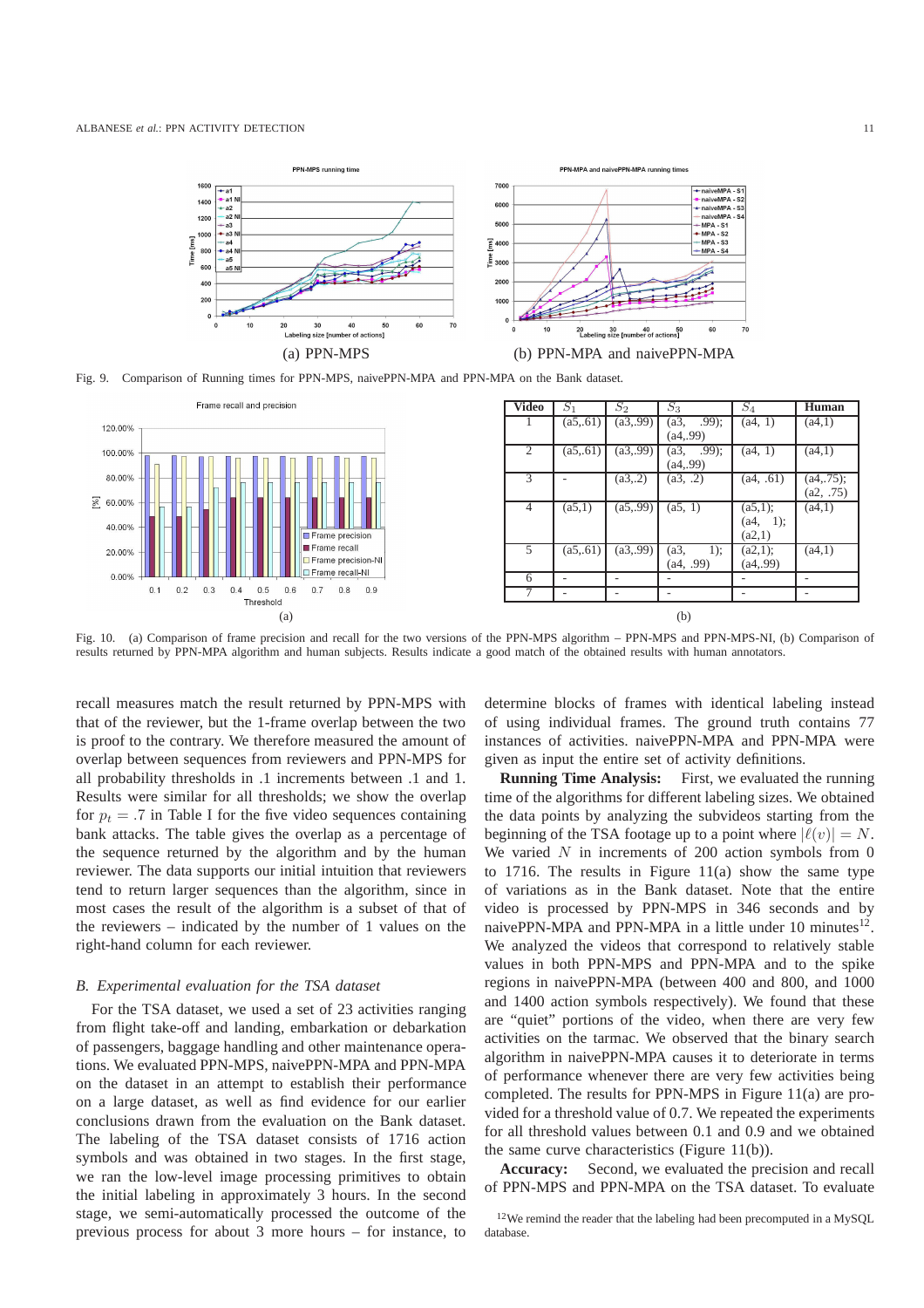

Fig. 11. (a) Variation of Running time with size of label set  $|\ell(v)|$ , of PPN-MPS, naivePPN-MPA and PPN-MPA, (b) Variation of Running time of PPN-MPS with  $p_t$ , (c) Answer quality for PPN-MPS measured via precision/recall

PPN-MPS, we ran PPN-MPS for every of the 23 activities and compared the subvideos returned by PPN-MPS to those of the ground truth, both at the frame and at the block level. We repeated the process for different thresholds between 0.1 and 0.9. The results are displayed in Figure 11(c). We notice that the ideal probability thresholds (from the point of view of answer quality), both in the case of frame-based and blockbased processing are between .6 and .7. To evaluate PPN-MPA, we divided the video into equal segments of approximately 2 minutes and 35 seconds and then ran PPN-MPA with the entire set of 23 activity definitions as input. We then compared the most probable activities obtained with those from the ground truth. The results of PPN-MPA were correct (from a precision point of view) for 44 of the 46 segments. The two false positive segments were due to false positives in occlusion processing. In terms of recall, PPN-MPA missed four activities; we observed that the false negatives only occurred for activity definitions that were almost subparts of larger activities. As we mentioned before, due to its greedy nature, PPN-MPA has a bias for shorter activities. We also measured the amount of overlap between the results of PPN-MPS and those of the ground truth. For  $\frac{|H \cap A|}{|H|}$ , the values were of .85, .89, .91, .86 respectively and for  $\frac{|H \cap A|}{|A|}$ , the values were 1, .97, 1, .93.

**Impact of low-level processing:** We also studied the impact of errors in the low-level image processing algorithms on higher-level reasoning using the Bank data. Specifically, we analyzed the accuracy of the following low-level tasks a) Object tracking (T1), b) Object detection (T2), c) Merge/split detection (T3), d) Occlusion detection (T4), e) Face Recognition (T5).

For all these tasks, we computed the average accuracy in the same set of experiments that evaluate PPN-MPS precision and recall for a probability threshold equal to .65. The results are shown in Table II. It is important to note that these recognition percentages are only indicative of the relative difficulty of each of the tasks. Performance on each of the tasks can be easily improved by careful domain-specific retraining of classifiers (for face recognition for instance) and estimation of detection parameters for individual deployments.

We also considered how the errors in the five tasks propagate to the higher level algorithms. We found that (T1) and (T2) had by far the greatest impact – approximately 30% of the misses in PPN-MPS and PPN-MPA were caused by errors in object

TABLE II ACCURACY FOR LOW-LEVEL PROCESSING TASKS

|                 |       | ᠇     | T۸    |       |  |
|-----------------|-------|-------|-------|-------|--|
| <b>Accuracy</b> | 87.9% | 68.6% | 76.5% | 65.4% |  |
|                 |       |       |       |       |  |

tracking, whereas 45% were caused by the misclassification of object types. Two factors contribute to the relatively smaller impact of (T3)–(T5). First,usually errors in tasks (T3)–(T5) are localized to a relatively small number of frames where the camera angle or lighting maybe detrimental to the detection algorithms. However, misses in earlier frames might be corrected later on, when conditions in the video change. As an example, even if face recognition fails to identify a person from the database due to shadows, occlusions, etc., if the algorithm succeeds in a successive block of frames, activity detection in PPN-MPS and PPN-MPA will still be triggered. Second, as we intially suspected, the presence of skip transitions in the model allows us to filter out part of the noise produced by the low-level primitives. However, misses in (T1) (not detecting an object altogether) or (T2) (misclassifying an object) are generally not recoverable through skip transitions.

## *C. Learning the Parameters of the Petri Net*

We do not explicitly deal with the problem of learning the probability distributions associated with the places of the PPN. To deal with this problem in a more systematic way, we hope to extend the general parameter learning techniques used in graphical models such as EM ([31]) to the Probabilistic Petri net setting. In the absence of training data, one could rely on an expert's belief about the uncertainty in the unfolding of an activity, or one can use information about the error rates of the low-level modules to associate probabilities to the skip transitions.

## VII. CONCLUSIONS

There has been extensive work in computer vision on the problem of modeling and recognizing human activities. Numerous techniques have been developed to learn activity models – both statistical (e.g. HMM's) and knowledge based (e.g. logic based). In this paper, we build upon such methods. We propose the concept of a Constrained Probabilistic Petri Net using which it is possible to specify activities that can be executed in a multiplicity of ways. Moreover, constrained PPNs use "skip" transitions to account for the fact that